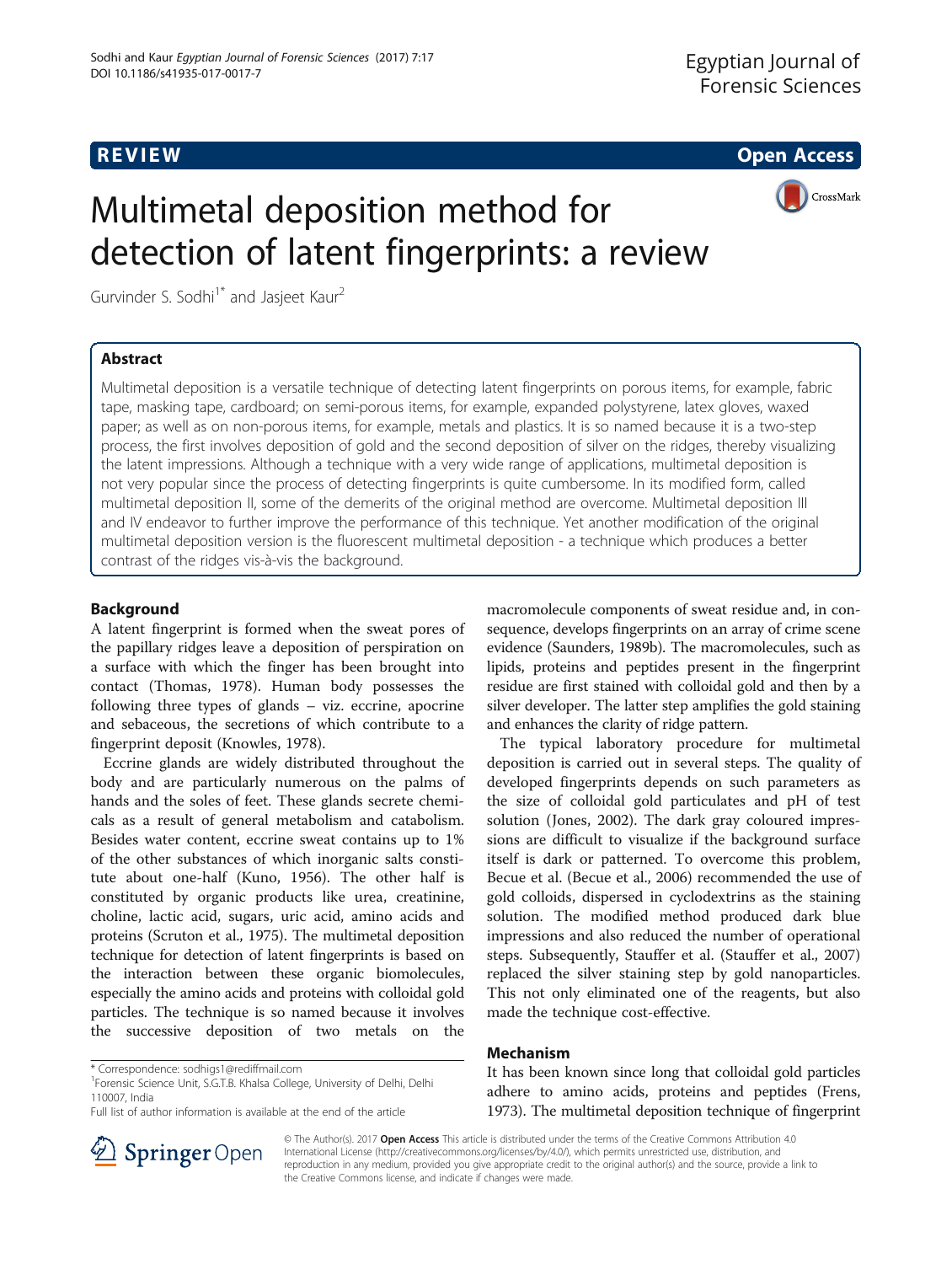development relies on the affinity of gold particles for these biomolecules, as these are present in fairly large concentration in sweat residue (Saunders, [1989a\)](#page-6-0).

The methodology is a two-phase process. In the first phase, colloidal gold particles adhere to the amino acid, protein and peptide content of fingerprint deposition, while in the second phase, silver particles get adsorbed on gold layer, improving the contrast (Holgate et al., [1983](#page-5-0)). The process was adopted from a sensitive immunogold-silver staining procedure, whereby the secondary colloidal silver deposition step improved the labelling of proteins (Champod et al., [2004\)](#page-5-0).

The colloidal gold particles are produced by the reduction of hydrogen tetrachloroaurate(III), commonly referred to as tetrachloroauric acid, by citric acid.

$$
2H[AuCl_4] + 3C_6H_8O_7 \rightarrow 2Au + 3C_5H_6O_5 + 8HCl + 3CO_2
$$
  
\n
$$
3\text{-Ketoglutaric acid}
$$

Besides gold particulates, 3-ketoglutaric acid is one of the products. The structures of citric acid and 3 ketoglutaric acid are shown in Figs. 1 and 2, respectively.

The working solution of multimetal deposition method also contains sodium citrate, the structure of which is depicted in Fig. [3](#page-2-0).

The citrate anions, furnished by sodium citrate, engulf the colloidal gold particles and impart a negative charge to these, as is shown in Fig. [4](#page-2-0).

The amino acids (Fig. [5a](#page-3-0); R is an alkyl or aryl group) or their fragments in proteins and peptides exist as zwitterions under neutral conditions (Fig. [5b](#page-3-0)). However, under acidic conditions, the amino acids acquire an overall positive charge, as shown in Fig. [5c](#page-3-0).

Citric acid brings the pH of the working solution in 2.5–2.8 range, thereby inducing a positive charge on amino acids present in sweat residue.

Thus the colloidal gold particles bear a negative charge (Fig. [4](#page-2-0)) and the amino acids bear a positive charge (Fig. [5c](#page-3-0)). The electrostatic attraction between the two chemical entities is responsible for the adherence





of gold particles on amino acid, protein and peptide content of sweat residue.

It is pertinent to state that citric acid performs two functions: Firstly, it reduces hydrogen tetrachloroaurate(III) ion to colloidal gold, and secondly, brings the pH of the working solution in the desired range.

The gold particles adsorbed on amino acid, protein and peptide content of fingerprint residue do not impart a pronounced color to the ridges. Nevertheless, these provide a site for the nucleation of silver particles which, in turn, are produced by the reduction of silver(I) ions by iron(II) ions.

$$
Ag^+ + Fe^{2+} \implies Ag^0 + Fe^{3+}
$$

Being a reversible reaction, there are chances that it may precede from right to left. However, the citrate ions complex with iron(III) ions and remove these from the equilibrium system, pushing the reaction to the right.

The silver particles then settle on the colloidal gold, imparting a dark gray or black color to the ridges. A schematic diagram, showing the adsorption of gold on ridges, followed by adsorption of silver on gold is shown in Fig. [6](#page-3-0).

#### Preparation of reagents

The following solutions are prepared for developing latent fingerprints by multimetal deposition technique.

| Solution | Ingredient                                                   |
|----------|--------------------------------------------------------------|
|          | 1 g Hydrogen tetrachloroaurate(III) in 10 mL distilled water |
| R        | 1 g Sodium citrate in 100 mL distilled water                 |
|          | 1 mL Polyethylene glycol in 100 mL distilled water           |
|          | 4.8 g Citric acid in 50 mL distilled water (0.1 M)           |

Working solution I or the colloidal gold solution is prepared as follows. Place 1 mL of solution A in about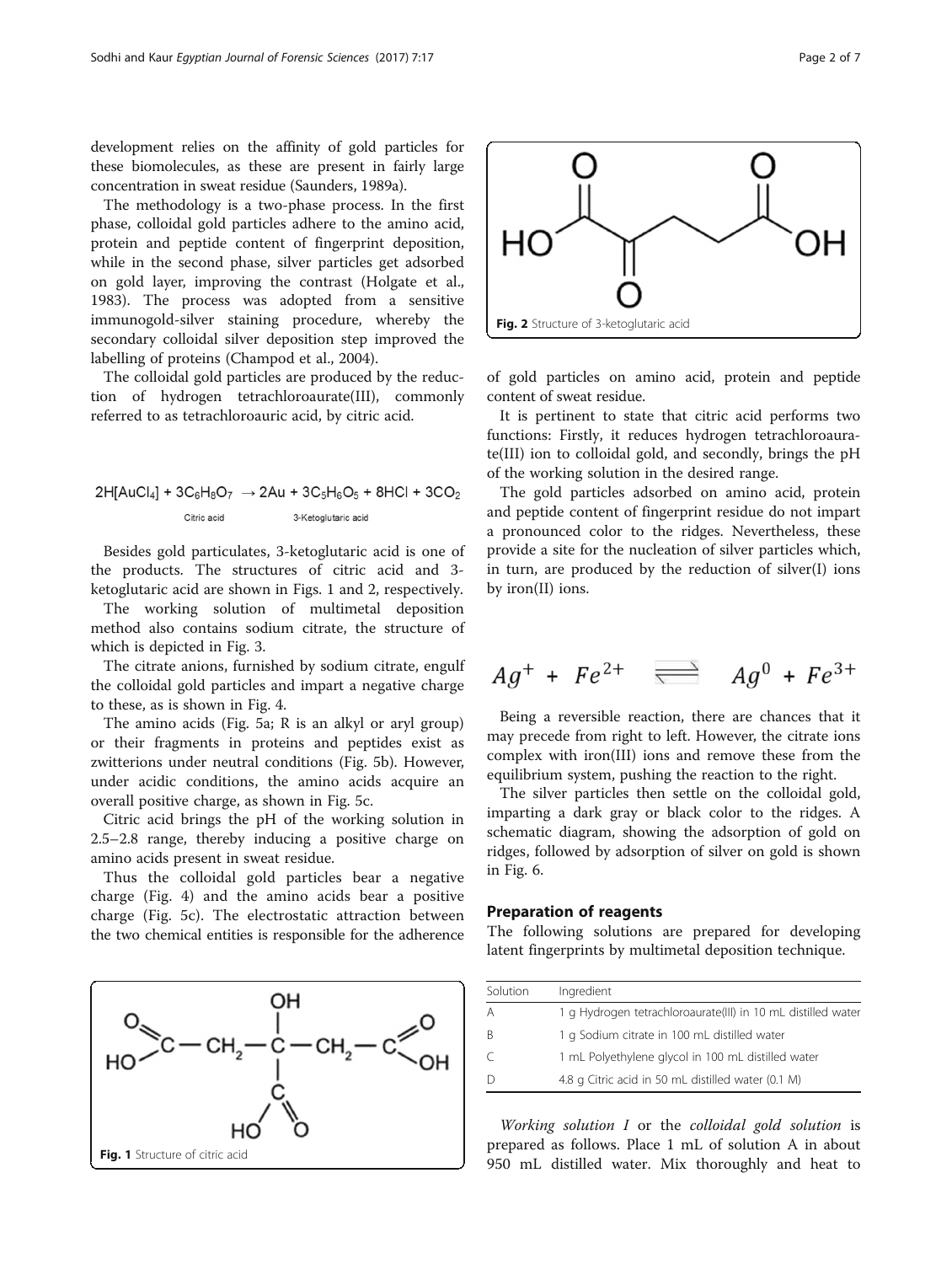<span id="page-2-0"></span>

gentle boiling. Add 15 mL of solution B and continue to boil till the contents acquire a port-wine color. Turn off the heat source, and while the mixture is still hot, add 5 mL of a liquid detergent. Agitate to mix the contents thoroughly. Cool and add 10 mL of solution C. Adjust the pH to 2.5–2.8 by adding 1–1.5 mL of solution D. Make up the volume to 1000 mL. Store the working solution I in an absolutely clean vial in a refrigerator.

The following solutions are prepared next.

|   | Solution Ingredient(s)                                                                                                          |
|---|---------------------------------------------------------------------------------------------------------------------------------|
| F | 20 g Silver nitrate in 100 mL distilled water (store in a dark<br>container)                                                    |
|   | 16 g Ferric nitrate, 44 g ferrous ammonium sulfate, 11 g citric<br>acid and 0.25 mL liquid detergent in 1000 mL distilled water |

Working solution II or the modified physical developer solution is prepared as follows. Add 10 mL of solution E to 990 mL of solution F. Agitate to mix thoroughly. The shelf life of this solution is just 15–20 min and therefore it should be formulated immediately before being used.

## The fingerprint development process

Latent fingerprints are developed by the following procedure.

- The item bearing latent prints is placed in a tray and covered with distilled water. The tray is rocked gently by using a shaker.
- The item is placed in another tray to which working solution I is added. The tray is shaken for 30–45 min. If more than one item is placed in the tray, these are not allowed to overlap.
- The item is taken out of the working solution I and rinsed several times with distilled water. Faint fingerprints begin to appear.
- The item is then placed in another tray and working solution II is poured over it. The solution is agitated for 5–15 min.
- The item is washed with water several times, till the washings are no longer yellow and turbid.
- The developed fingerprints which are dark gray or black are photographed.
- The item is allowed to dry under natural conditions and thereafter, the prints are lifted with the aid of a fingerprint tape.

# Modified multimetal deposition technique

The modified multimetal deposition technique, referred to as multimetal deposition II, is an attempt to make the operational procedures of the original method easier (Slot & Geuze, [1985](#page-6-0)). The gold sol produced by following the modified method is more homogeneous, with the particle size of 14 nm. The smaller particles give superior development as compared to the 30 nm sized gold particulates (Jones et al., [2003](#page-6-0)) that were used in the original method.

The novel method not only gives more detailed ridge characteristics, but also visualizes pores and edges with greater clarity. As in the original method, pH is critical to the quality of developed prints, the optimum range being 2.5–2.8. The reduction of silver ions to metallic silver, in this case, is brought about by the reaction of hydroquinone and silver acetate (Slot & Geuze, [1985\)](#page-6-0).

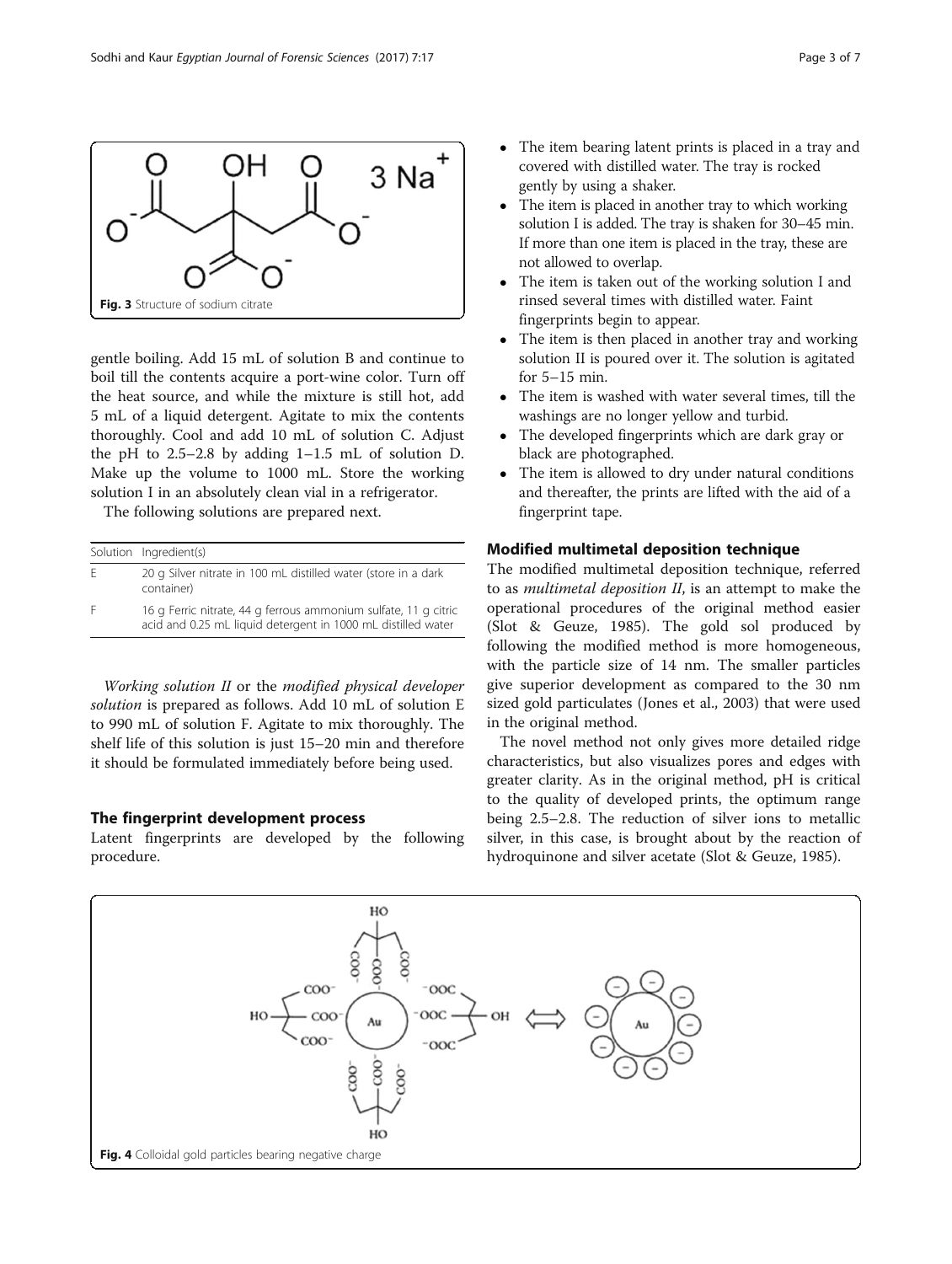<span id="page-3-0"></span>**HOOC – R – NH<sub>2</sub>**

\n(A)

\n**TOOC – R – NH<sub>3</sub><sup>+</sup> + H<sup>+</sup> 
$$
\implies
$$**

\n**HOOC – R – NH<sub>3</sub><sup>+</sup> + H<sup>+</sup>  $\implies$** 

\n**HOOC – R – NH<sub>3</sub><sup>+</sup> + H<sup>+</sup>  $\implies$** 

\n(C)

\n**Fig. 5** Amino acids (a) form zwitterions ions (b) which, at low pH, bear positive charge (c)



| Solution  | Ingredient                                                   |
|-----------|--------------------------------------------------------------|
| A         | 1 g Hydrogen tetrachloroaurate(III) in 10 mL distilled water |
| B         | 1 g Sodium citrate in 100 mL distilled water                 |
| $\subset$ | 0.1 g Tannic acid in 10 mL distilled water                   |
| D         | 1.05 g Citric acid in 50 mL distilled water                  |

## Deactivation of glassware

When fingerprints are to be developed by multimetal deposition II technique, the glass apparatus has to be rendered scrupulously clean. The process of cleaning glassware, called siliconization is carried out in following steps.

- The entire glassware is soaked overnight in a 10% solution of 2-ethylhexylsulfate (Fig. [7\)](#page-4-0).
- The apparatus is then rinsed successively with hot and cold water.
- It is then dried in an oven at 100 °C and allowed to cool at room temperature.
- Thereafter, the apparatus is soaked in a treatment solution for 5 s. The treatment solution is prepared by dissolving 4 ml 3-aminopropyltriethoxysilane in 200 mL acetone. The structure of 3 aminopropyltriethoxysilane is depicted in Fig. [8.](#page-4-0)
- All items of glassware are rinsed twice in distilled water and finally dried in an oven at 42 °C for 24 h (Slot & Geuze, [1985](#page-6-0)).

# Preparation of reagents

The following solutions are prepared.

prepared as follows. A 0.5 mL aliquot of solution A is diluted to 400 mL with distilled water and the contents are heated to 60°C. In a separate vial, 20 mL of solution B and 0.1 mL of solution C are diluted to 75 mL with distilled water and the contents are heated to 60°C. The contents of the two vials are mixed while hot and the mixture is heated to boiling. It is then allowed to cool at room temperature, transferred to a polythene bottle and stored in a refrigerator.

Working solution I or the colloidal gold solution is

Immediately before use, the mixture is brought to room temperature and 0.5 mL of a commercial liquid detergent is added. The pH of the working solution I is adjusted in the 2.5–2.8 range by adding 1–2 mL of solution D.

Working solution II or the buffer/hydroquinone solution is prepared by adding successively 50 g citric acid, 47 g sodium citrate and 1 g hydroquinone to 200 mL distilled water and stirred till the contents dissolve completely.

Working solution III or the modified physical developer solution is prepared by dissolving 0.2 g silver acetate in 100 mL distilled water. Silver acetate stains the background to a lesser extent as compared to silver nitrate solution which is used in the original method. Working solution II is stored in a dark container. This

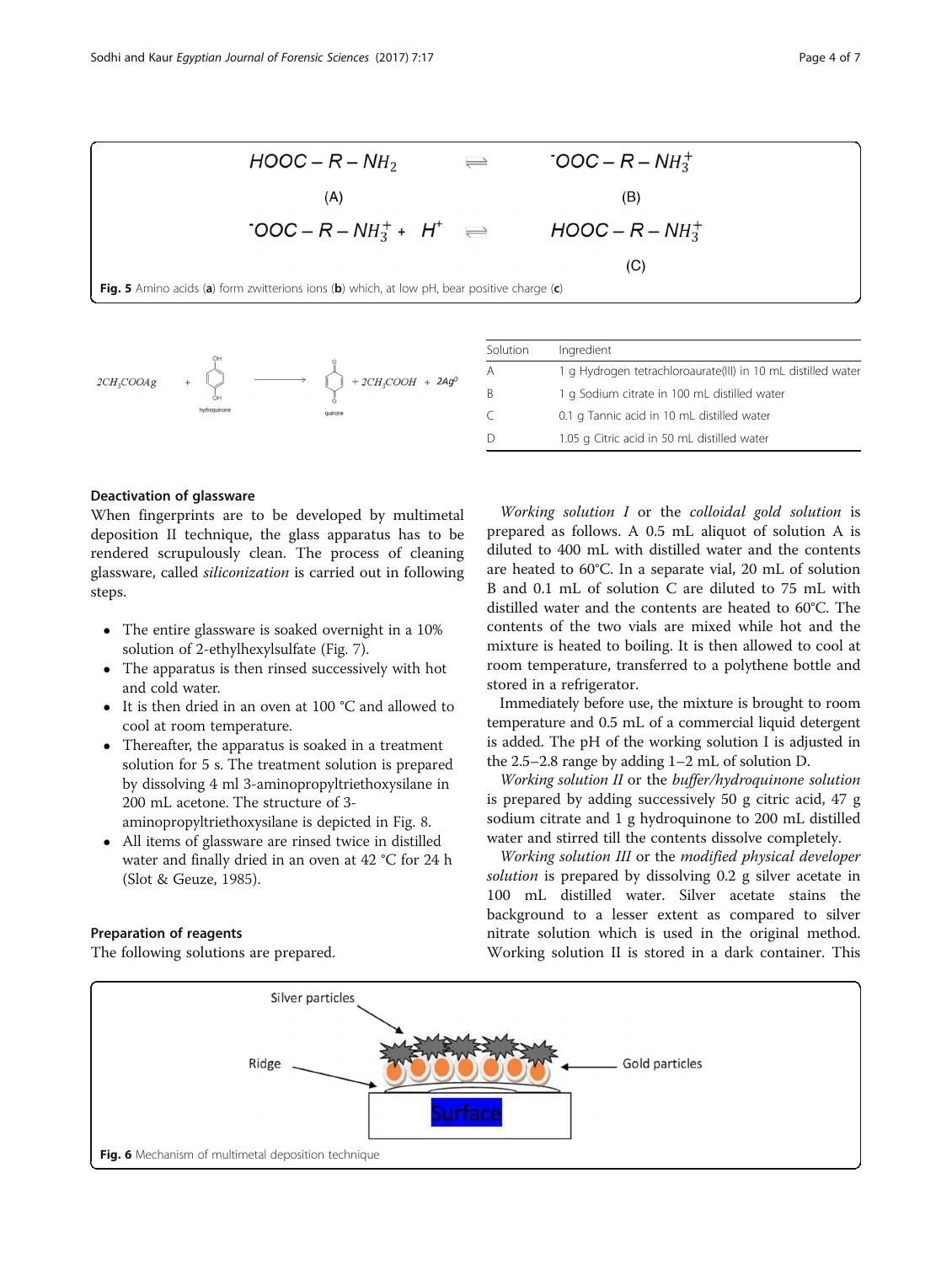<span id="page-4-0"></span>

solution is prepared immediately before processing of fingerprint development.

## Process for development of fingerprints

Latent fingerprints are developed by the following procedure.

- If the item is non-porous in nature, it is given a quick wash with distilled water. Semi-porous and porous items are soaked for about 2 min in distilled water.
- The item is placed in working solution I for 20 min. It is gently agitated.
- The item is then rinsed with distilled water.
- A 100 mL aliquot of working solution II is diluted to 200 mL with distilled water. The item bearing latent fingerprints is soaked in this solution for 2–5 min.
- The item is transferred to a tray containing a mixture of 100 mL working solution III and 100 mL working solution II. It is soaked for about 20 min and gently agitated by mounting the tray on a shaker.
- The item is rinsed 2–3 times with fresh batches of distilled water.
- The developed fingerprints are photographed, allowed to dry and finally lifted.

# Multimetal deposition III/IV

The multimetal deposition II technique may be further modified to improve performance. In multimetal deposition III procedure, 30 nm gold particles are used in concert with the silver acetate/hydroquinone redox reaction. In multimetal deposition IV, 14 nm gold particulates are used along with silver(I)/iron(II) redox couple (Jones et al., [2003](#page-6-0)). Rest of the reagents are same as in conventional multimetal deposition methodology



(Saunders, [1989a\)](#page-6-0). Multimetal deposition IV reveals sharp ridge details but poor contrast as the background surface is darkened. With multimetal deposition III technique, the developed prints are, no doubt, less sharp as compared to multimetal deposition IV, yet the contrast with respect to background is appreciably high.

# Fluorescent multimetal deposition

The fluorescent multimetal deposition technique proves useful to enhance weak, faint fingerprints that are often encountered at crime scenes and also to develop latent impressions on multi-colored surfaces (Becue et al., [2008](#page-5-0)). As in the original procedure, the first step is the deposition of nanoparticle size gold particles on the fingerprint residue. This is followed by deposition of zinc oxide particles on the gold residue. The zinc oxide, in turn, is produced in situ by the reduction of zinc nitrate with dimethylamine-borane (DMAB).



The developed fingerprints show fluorescence when impinged with radiation having 580 nm radiation.

#### Assessment of multimetal deposition technique

Multimetal deposition technique incorporates the principles of both small particle reagent and physical developer (Saunders, [1989b](#page-6-0)). It detects latent fingerprints on a host of surfaces: Porous, semi-porous and non-porous, moist and dry (Allman et al., [1992\)](#page-5-0). These include paper, glass, floppy disks, adhesive tapes and plastics and polymers. A representative fingerprint developed by multimetal deposition technique on a lamination sheet (Sodhi & Kaur, [2017](#page-6-0)) is shown in Fig. 9.

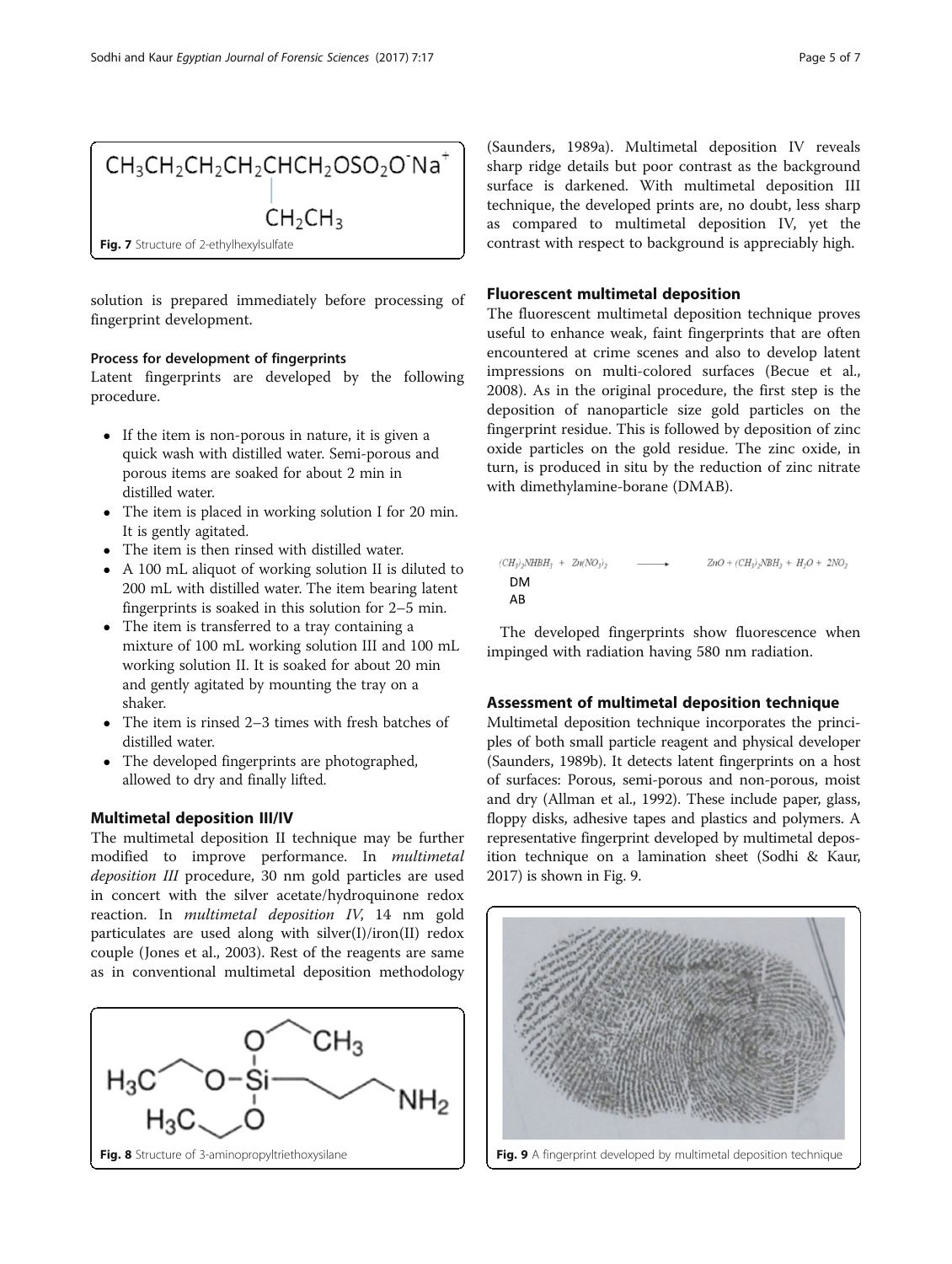<span id="page-5-0"></span>Good results are obtained on articles like paper, tapes, Styrofoam food containers and credit cards, including those having a dark background hue (Saunders, [1989b](#page-6-0)). Blood prints too may be enhanced by this technique (Ramotowski, [2013\)](#page-6-0). It is also possible to develop good quality fingerprints on cling films, even if the wrappings are moist, crumpled or had been in contact with drugs (Charlton et al., 2015). It is possible to develop impressions which are about 3 months old by this technique (Stauffer et al., [2007](#page-6-0)). The quality of fingerprints is better than those visualized by vacuum metal deposition, superglue or wet powdering techniques (Fairley et al., 2012).

On semi-porous items, MMD II offers better results as compared to cyanoacrylate fuming and luminescent staining (Jones, [2002\)](#page-6-0). The physical developer technique is more time-consuming and expensive as compared to the modified multimetal deposition methodologies (Sodhi & Kaur, [2016](#page-6-0)). Multimetal deposition contributes significantly to the detection of latent fingerprints in the area of forensic science, as well as to staining of proteins in the field of biochemistry.

The versatility of multimetal formulation may be attributed to the ability of the constituent reagents to interact with the sweat residue both on and within the concerned surface (Jones, [2002](#page-6-0)). The methodology may be used after other techniques of fingerprint detection have been tried. However, it is not successful in cases where ninhydrin has been used in concert with zinc chloride as the developing reagent (Saunders, [1989b\)](#page-6-0). The prints may be transferred from a specific surface to nitrocellulose membrane and then developed.

However, multimetal deposition suffers from some shortcomings too. The procedure is costly and involves several steps (Saunders & Cantu, [1996\)](#page-6-0). It does not give satisfactory results on cartridge cases and interferes with subsequent analysis of firearms (Donche, 1994; Schetz & Margot, [2001\)](#page-6-0). Good results are not obtained on patterned surfaces (Stauffer et al., [2007](#page-6-0)). Most often, the quality of the prints developed by this method on porous items is not up to the mark since a part of the gold sol gets absorbed on the surface, causing high background noise. Leather and cloth items too cannot be processed by multimetal deposition because the organic constituents of these materials interact with colloidal gold, resulting in intensive staining of background.

# Conclusion

The multimetal deposition method of fingerprint detection, as well as its modified versions, involves successive adsorption of gold and silver particulates on the amino acid, protein and peptide content of sweat residue, visualizing the ridges as dark gray or black impression. The technique is not surface-specific, that is, it works on a host of non-porous, semi-porous and porous surfaces.

Despite its broad spectrum applications, the method suffers from several demerits. Too many reagents are required for detection process and the steps involved are complicated. The glassware ought to be meticulously clean. The process entails a high cost. Future research needs to be directed to simplify the operational steps involved in this otherwise useful technique.

#### Acknowledgements

Department of Biotechnology, New Delhi.

#### Funding

Not for this particular work.

# Availability of data and materials

With authors.

#### Authors' contributions

Equal, both for survey of literature and compilation. Both authors read and approved the final manuscript.

#### Ethics approval and consent to participate

Not applicable

#### Consent for publication

Not applicable

#### Competing interests

The authors declare that they have no competing interests.

#### Publisher's Note

Springer Nature remains neutral with regard to jurisdictional claims in published maps and institutional affiliations.

#### Author details

<sup>1</sup> Forensic Science Unit, S.G.T.B. Khalsa College, University of Delhi, Delhi 110007, India. <sup>2</sup>Department of Chemistry, Shaheed Rajguru College of Applied Sciences for Women, (University of Delhi), Vasundhara Enclave, Delhi 110096, India.

#### Received: 19 April 2017 Accepted: 9 October 2017 Published online: 01 November 2017

#### References

- Allman DS, Maggs SJ, Pounds CA (1992) The use of colloidal gold/multimetal deposition for the detection of latent fingerprints – a preliminary evaluation. Technical No. 747, Central Research and Support Establishment, Home Office Forensic Science Service, U.K
- Becue A, Champod C, Margot P (2006) Use of gold nanoparticles as molecular intermediates for the detection of fingermarks. Forensic Sci Int 168:169–176
- Becue A, Scoundrianos A, Champod C, Margot P (2008) Fingermark detection based on the in situ growth of luminescent nanoparticles – towards a new generation of multimetal deposition. Forensic Sci Int 179:39–43
- Champod C, Lennard C, Margot P, Stoilovic M (2004) Fingerprints and other ridge skin impressions. CRC Press, Boca Raton, pp 133–134
- Charlton DT, Bleay SM, Sears VG (2015) Evaluation of the multimetal deposition process for fingermark enhancement in simulated operational environments. Anal Methods 5:5411–5417
- Donche A (1994) Development of latent fingerprints on cartridge casings. Fingerprint Whorld 20(75):13–19
- Fairley C, Bleay SM, Sears VG, NicDaeid N (2012) A comparison of multimetal deposition processes utilising gold nanoparticles and an evaluation of their application to 'low yield' surfaces for finger mark development. Forensic Sci Int 217:5–18
- Frens G (1973) Controlled nucleation for the regulation of the particle size in monodisperse gold solutions. Nat Phys Sci 241:20–22
- Holgate CS, Jackson P, Cowen PN, Bird CC (1983) Immunogold-silver staining: new method of immunostaining with enhanced sensitivity. J Histochem Cytochem 31:938–944